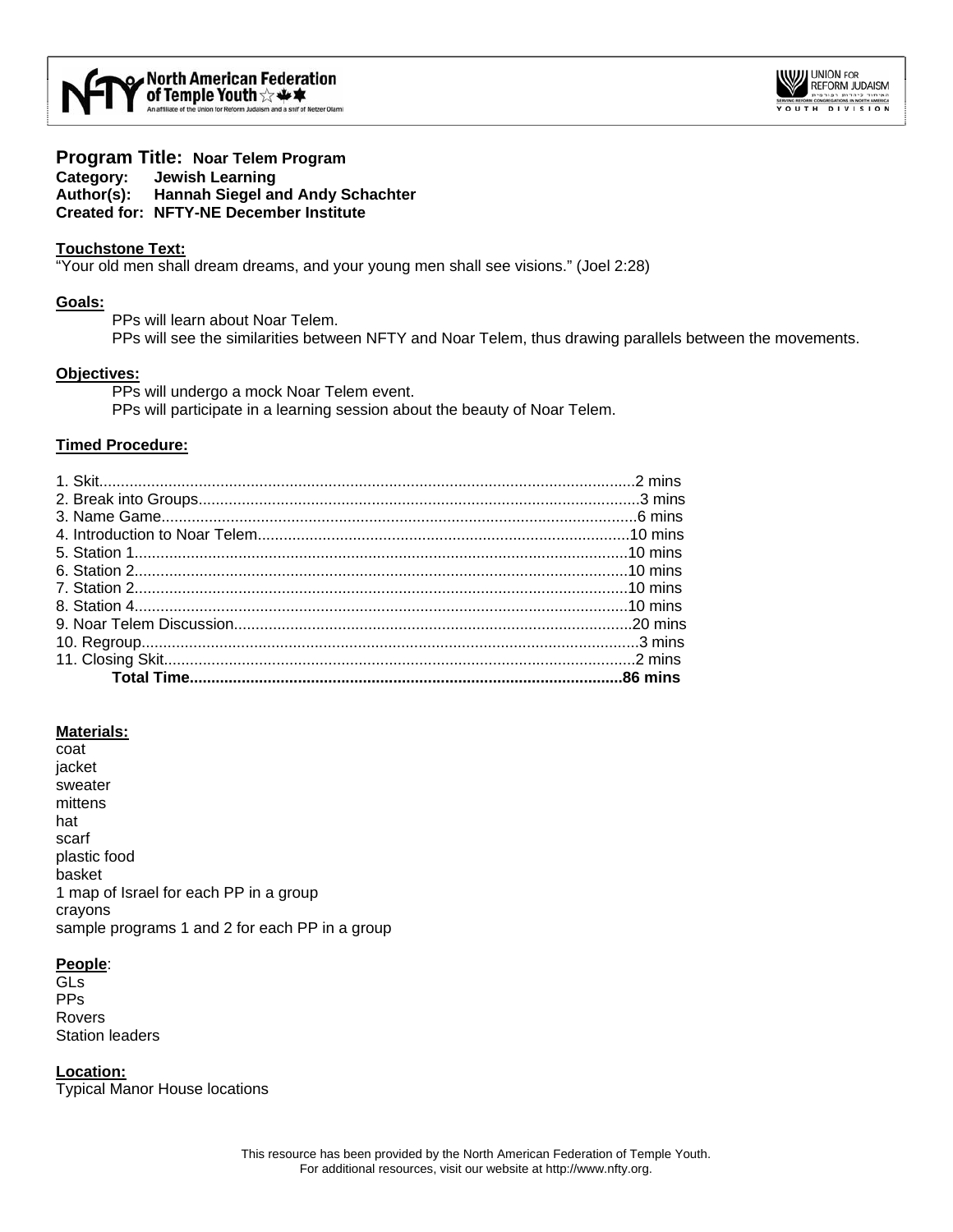

# **Background Information:**

This is not a parallel universe program. There will be 5 largeish groups. If necessary, each group can have 2 groupleaders (that works well). After you have gone through all 5 stations, stay at the last station to complete the learning session. Groupleaders move with their groups.

A songleader needs to be employed to run the song session station.

Our sort of cool RCVP needs to be employed to run the T'fillah station.

Someone will need to be employed to act as our homeless person.

In the discussion/explanation of what Noar Telem is, certain things are italicized. This is because they are important things for the PPs to understand because they will be important later when you are leading them to the connection of how Noar Telem is similar to NFTY.

In the Tikkun Olam station, a basket of warm clothing and fake food should be set up beforehand and left there.

## **EXTRA INFORMATION IN CASE YOU NEED TO STALL:**

Noar Telem works differently from NFTY. They are a lot smaller-

only around 800 people in the country. Second of all, they work like most movements in Israel, where kids are chanichim/campers/participants from 4th to 8th grade (sort of like JYG), in 9th grade they go through a leadership training year, where most people become counselors afterwards. Then from 10th-12th grade they are part of what's called the "senior grade", which is the real heart of the movement, doing all the activities and are counselors.

They have two main events- the summer camp, which is their main attraction, called 'havaya', which means 'experience', and their convention once a year where they make all our decisions and decide the goals of the movement (sort of like our convention and, on off years, midyear boards or veidaaaah).

But the main thing they do is the weekly activities, where anyone from 10th grade on who wants to does activities for the chanichim, which are mainly fun, but have the purpose of teaching their values (and do). Their values are just like oursdemocracy,

Zionism, tikun olam, equality, environment, responsibility, community, leadership, Judaism.

## **Detailed Procedure**:

**1. Skit**........................................................................................................................2 mins

American: This is SO GREAT that, you, my wonderful Israeli cousin that is the same age as me but I never get to see, get to come with me to my NFTY event. It's really going to be awesome.

Israeli: Yeah my awesome American cousin that is the same age as me but I never get to see. I'm really glad that we get to do this together and I get to see what kind of stuff you do here.

American: If I were you, I'd be so jealous of me. I mean, we're the same age but because we live in two completely different countries, you don't get to have an awesome thing like NFTY.

Israeli: Well actually, I do...

**2. Break into Groups**................................................................................................3 mins

This resource has been provided by the North American Federation of Temple Youth. For additional resources, visit our website at http://www.nfty.org.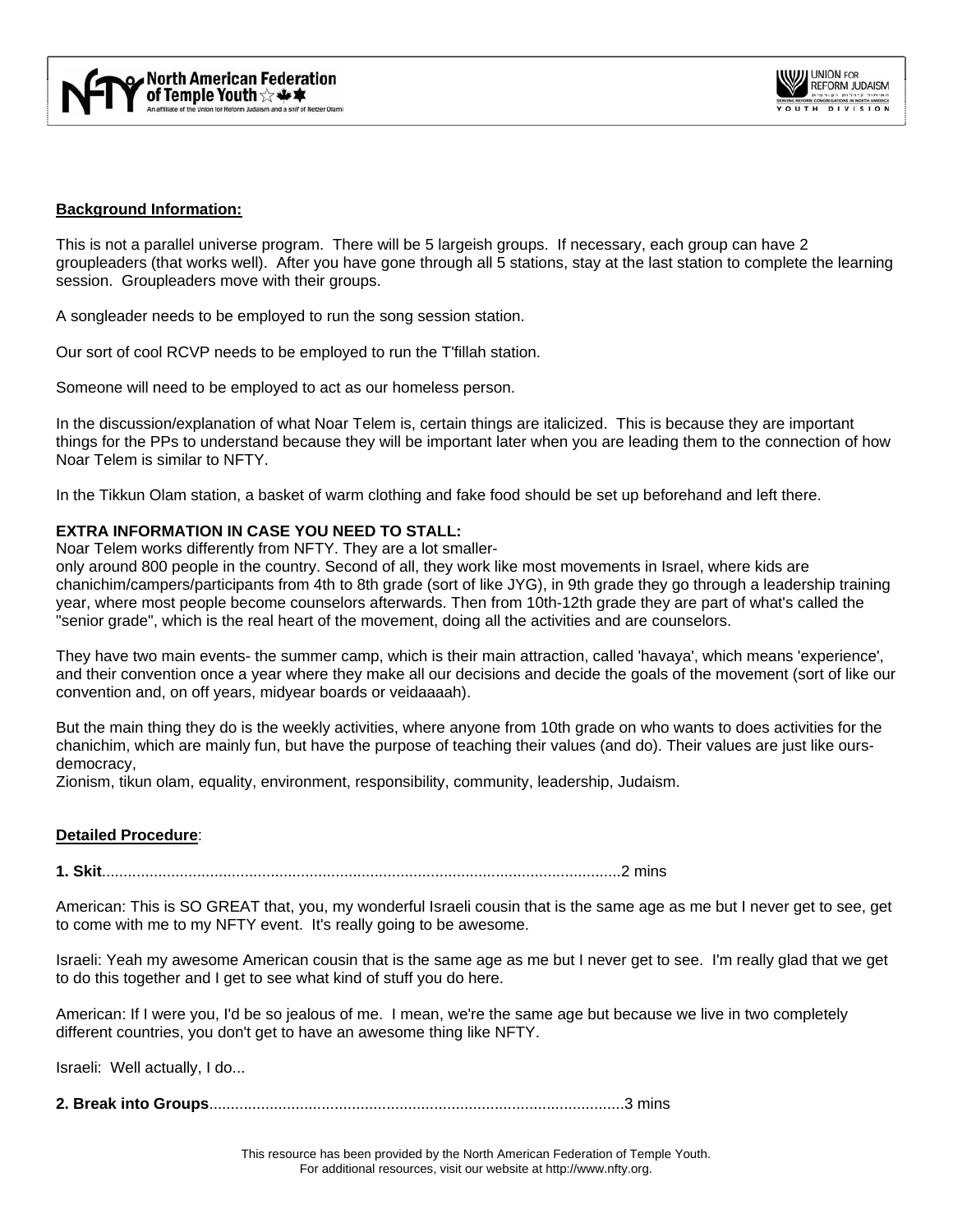



**3. Name Game**..........................................................................................................6 mins

**GL:** Hey everyone. How are you all? Awesome I hope. We're actually not going to start with a name game because we're 45 minutes behind already and we don't have any time to spare. Just kidding. I want everyone to go around and say their name, TYG and favorite thing about Israel.

*(Hi my name is Tal and I'm from ISRAELY and my favorite thing about Israel is falafel)* 

**4. Introduction to Noar Telem**..................................................................................10 mins

**GL:** Wonderful. So now we are going to have a really fun rotation program. But before we get started on our ridiculously wonderful adventure, I just have to ask, does anyone know what Noar Telem is?

#### *(noooo)*

## *(YES. it's the youth movement in Israel)*

**GL:** Woohoo! You are right. Noar Telem is indeed the reform youth movement in Israel. To get a better idea of the specifics of Noar Telem, I'm going to give you an incredibly lovely and beautiful handout.

[GL gives out handout 1]

**GL:** Could I get someone to read this please and thank you? The only thing I ask is that, while you are reading, pay attention to the phrases that are italicized because they will come in quite handy later on in the discussion.

#### (*I would really like to read this handout because my mom says that I have a knack for pronunciation)*

[PPs read handout 1]

**GL:** Thank you very much. That was some very excellent reading that you just did and I really appreciate it. Can someone please summarize what was just said in this handout?

[PP summarizes handout]

**GL:** Exactly. All of that makes a ton of sense to you, right? Right. I know it does. Right.

*(Yeah, it certainly does)* 

[If PPs have questions, answer them]

**GL:** And now it is time to start the party! We are going to go off on our lovely journey through a Noar Telem event.

**5. Station 1-Tikkun Olam**......................................................................................10 mins

**GL:** Shalom! In this station we are going to do a really wonderful-

[GL notices a person who appears cold and is ill dressed and also looks hungry and is more or less homeless and needs severe help]

**GL:** Well what have we here? Hello. You appear to be cold and not well off at all.

**Person:** Yes. I do not have adequate clothing or food and I also live on the street. I could use a considerable amount of help.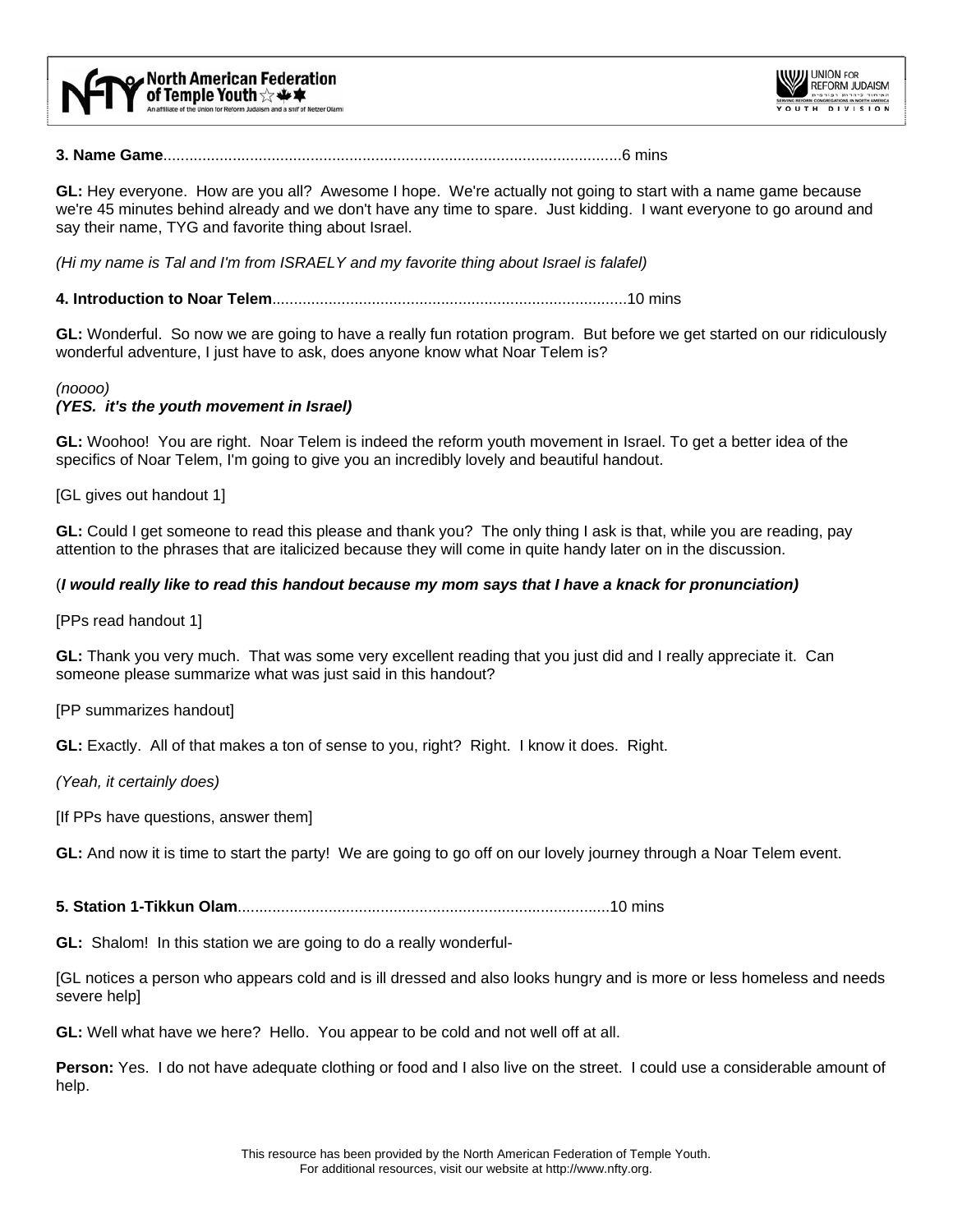

**GL:** Well you are definitely in luck because these lovely people here I'm sure are willing to help you because, in Judaism, Tikkun Olam (repairing the world) is an essential element and helping you would definitely fall into that category I think. Hey group, are you up for helping this person?

# *(are you KIDDING? of course we are)*

**GL:** Ok that is wonderful. I have a nice basket of clothes and some food here so you should dress this person up and give them some food and send them on their merry way and I know that you will change their life forever and you will all be better people because of it.

[PPs help sad person]

**GL:** Yay. I can already tell that with this warm clothing and food that this person is on the right track to leading a happier and more splendid life. Doesn't Tikkun Olam just make you feel so wonderful? *(yes)*

**GL:** I'm glad. But really, we all know Tikkun Olam makes us feel warm and fuzzy inside, but why do we do it?

# *(We have the opportunity and ability to. We have a moral, social, religious and personal obligation to do so.)*

**GL:** Right on. And the key word there is a religious obligation. We need to repair the world to create God's perfect world. To repair the broken vessels. You know how it goes. That is why it is so important, not only to NFTY, but of course to Noar Telem. Does that make sense? *(of course it does)* 

**GL:** So now we are going to talk about Tikkun Olam in our own worlds. Why do you PERSONALLY do Tikkun Olam?

[PPs briefly discuss]

**GL:** Wow. You are all such wonderful people. And because of those reasons, what are some of the things that you do?

*(I give money to homeless people on street corners) (I donate my old clothing to the fashion challenged) (I work as a seeing eye dog to the blind)*

**GL:** I am glad. And now we are going to the

**6. Station 2-Israel**..................................................................................................10 mins

**GL:** Woohoo. This station is really super awesome. I wanted to let you all know that I'm totally 100% completely and utterly in love with Israel. Seriously, it's my favorite place in the entire world...probably the best place that ever existed. I'm not even joking. And everyone should live in Israel. Right?

*(right)* 

**GL:** I know I'm right. So we're going to make a plan right now. A plan to make everyone move to Israel. I'm going to give you all maps of Israel. You guys are going to color them in. Make them really beautiful because Israel is really beautiful and if you have ugly maps then it might affect people making Aliyah and that would really not be good for our Zionistic policies. So yay. Color your lives away.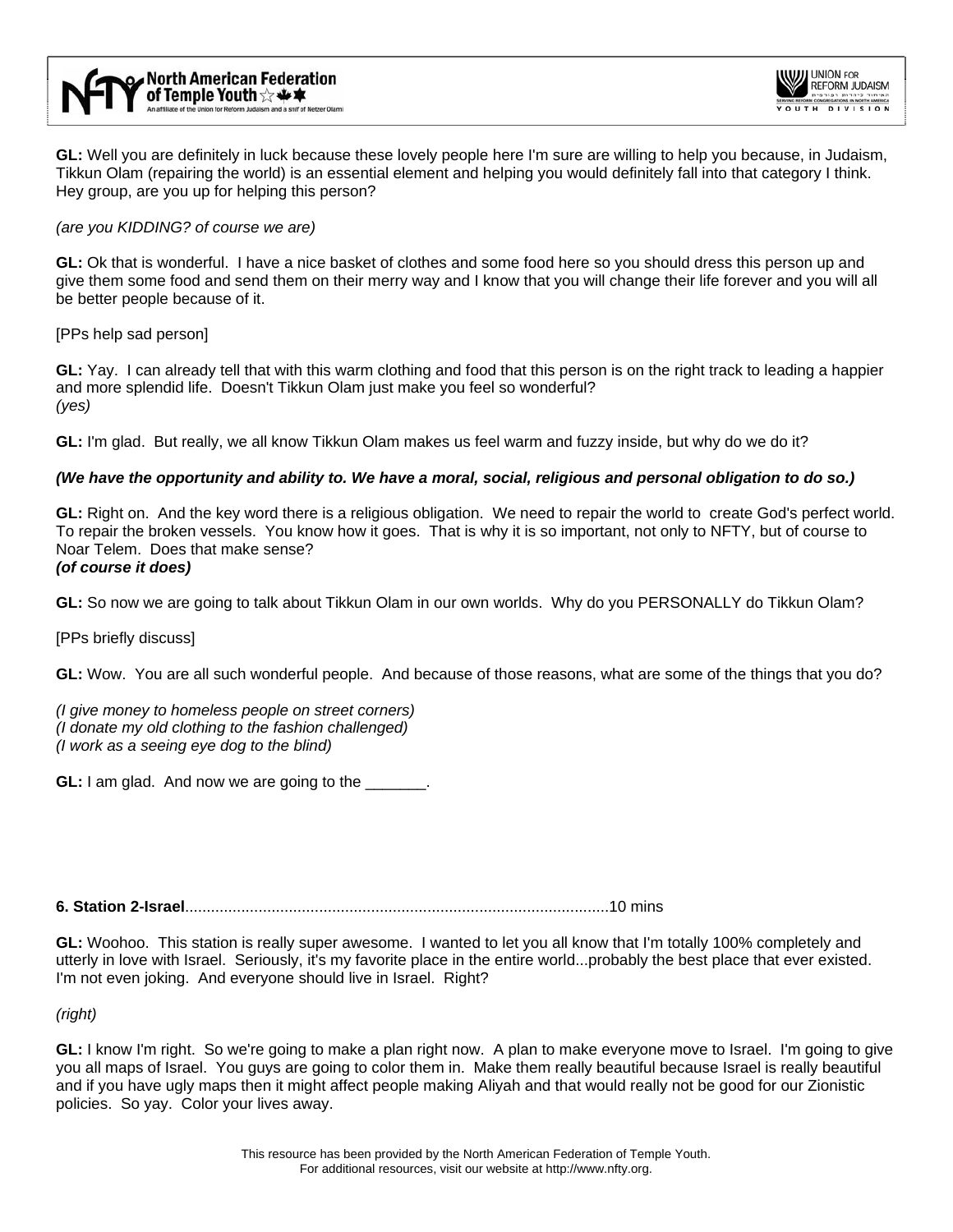

[GL passes out maps]

[PPs color in maps]

**GL:** Wow. Those are some seriously stellar maps. But you know what? It's not just a nicely colored in map that should make you want to move to Israel. Why is it that in NFTY and Noar Telem, Zionism is so important and so emphasized?

# *(Because, in the Jewish religion, it is believed that when all the Jews go to Israel, we will be in the Messianic age and all will be good with the world.)*

**GL:** Exactly. Does anyone have any input into whether or not they would want to make Aliyah?

[PPs discuss briefly]

**GL:** Has anyone ever been to Israel?

*(no) (yes)* 

**GL:** So for those of you that have been, it's pretty evident that they (for the most part) are passionate about their country and Zionism. Right?

## *(definitely)*

**GL:** Great. Those were all fabulous points and I know that because of those maps and your discussion, everyone is going to want to make Aliyah and that is really excellent because Zionism is super important. Great job. You are fabulous. And now, we are going to the \_\_\_\_\_\_.

**7. Station 3-Song Session**......................................................................................10 mins

**GL:** THIS IS MY FAVORITE! It's time for a song session!

[Songleader leads group in songsession]

**GL:** Yeah. Seriously. I love those. They never get old. Obviously, though, those things aren't necessarily the most educational activites in the world. Do you have any idea why we just did one?

## *(for fun. GOOD LORD)*

**GL:** Exactly. Like NFTY, Noar Telem isn't just programming. They love to have fun just like we do and, at their events, they have song sessions every Friday. So they aren't as focused around them as we are, but they love them just as much. And since I love song sessions so much, it really pains me to say that we have to move on. But we must. We are going to the \_\_\_\_\_\_\_.

**8. Station 4-Leadership**.........................................................................................10 mins

**GL:** I know that you all idolize me because I'm a groupleader. And that's totally understandable because I'm awesome. And I want you to all be as awesome as me. So I'm going to give you that once in a lifetime chance. Right now I'm going to split you guys into 2 groups. Each person should get a partner from the other group. Then I'm going to give you all a sample program and you can grouplead the other. Then switch off. YAY. BUT before you go, just remember some very key tips about groupleading: BE INTERACTIVE! Talk to your PPs, not at them. You can do that by not reading right off the sheet. Give it your own personal spin. If it looks like your PPs are missing the point, try to steer them in the right direction. Don't be afraid of additional questions that will add to the discussion. I know you can definitely do it.

[GL hands out program]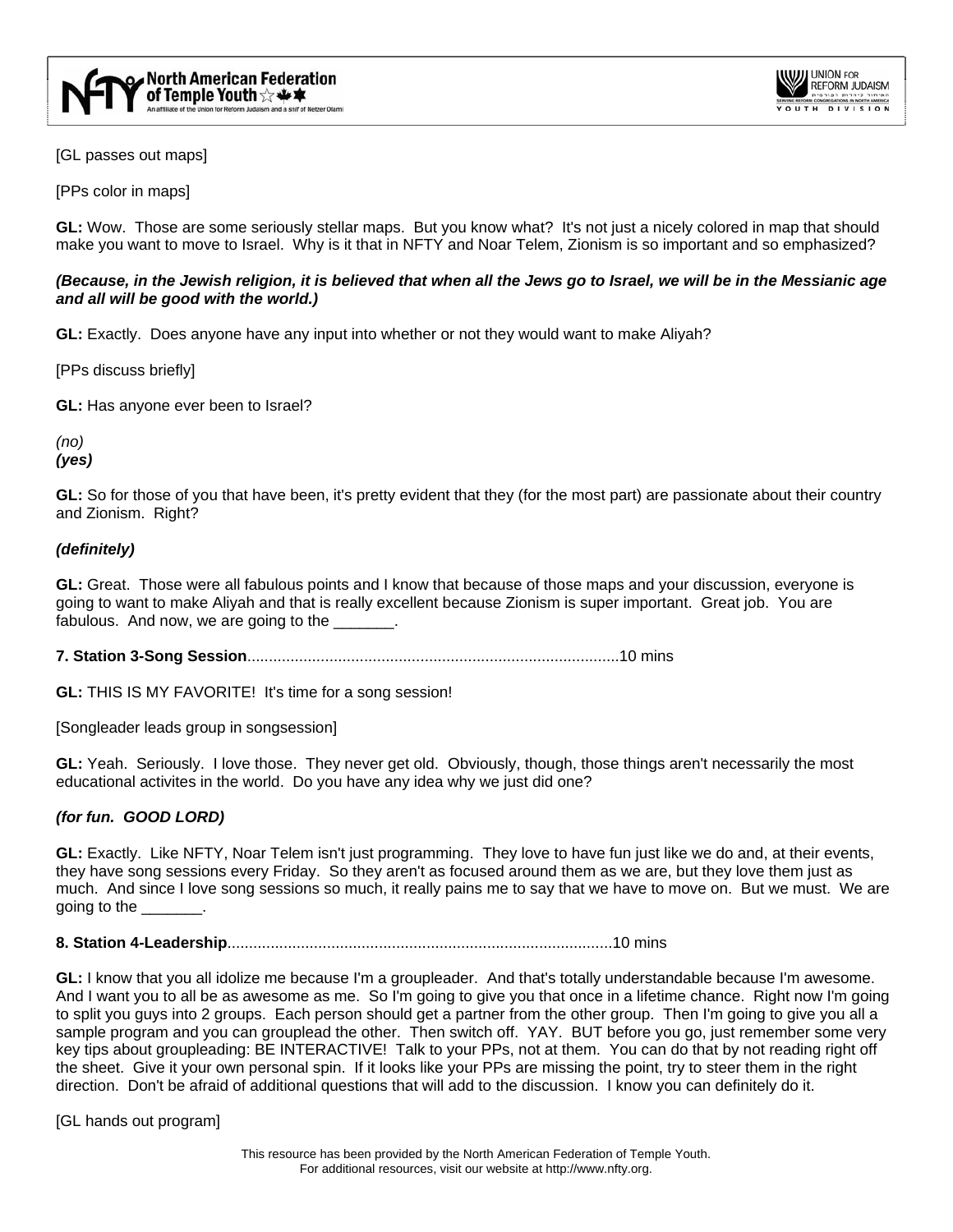

[PPs grouplead each other]

**GL:** You guys are so talented. Seriously. You're almost as good as me. I'm glad to know that you have such amazing leadership skill that you can grouplead each other. It is wonderful to know that there are true wonderous leaders in our midst. Do any of you have any idea why it was so important that you just grouplead each other?

*(YES. So I can be just like you) (nooo) (Because, like NFTY, Noar Telem values youth leadership. So the youth needs to know how to lead more youth.)* 

**GL:** Exactly right. Noar Telem is so up on youth empowerment which is why they like youth leadership. Very nice job.

**9. Noar Telem Discussion**.........................................................................................23 mins

**GL:** So guys, we just did a pretty sweet bunch of activities. Who wants to recap what they were again?

*(a stall because this is actually a fakeout for a social program?) (someone didn't really want to write a program so we just did a bunch of random stuff?) (stuff we do during NFTY events?) (a Noar Telem event?)*

**GL:** Oh yes, you are so brilliant. And as you know, this incredibly glorious rotation that you all just went through was a mock Noar Telem event.

**GL:** So now I want to draw you attention back to NFTY. We're the North American youth of the reform movement, right? Right. Well Noar Telem is the Israeli youth of the reform movement. Sooooo it is only reasonable to conclude that there are probably some similarities between NFTY and Noar Telem. Right? Right. Now we're going to have a really big party and write some of these similarities on butcher paper. Think way way back to your original handouts. They will help you. Who wants to scribe?

## *(I do because I have really whirly twirly handwriting)*

[PPs make list]

*(Noar Telem works aims for equality for all people like NFTY) (The value of community is important to them sort of like how we're always talking about being a Kehillah Kedosha) (They like social justice. So do we. YEAH SOCIAL ACTION) (They also have the youth empowerment/youth led thing. Like regional board is a bunch of seniors in highschool rather than adults) (They have not just highschool like we have JYGs) (They have a lot of stuff on the national level too. Camps and other programs and such)* 

[If PPs just aren't getting at it, subtly hint that they should LOOK AT THE ITALICIZED BITS ON HANDOUT 1]

**GL**: Exactly. That is a very beautiful list. Noar Telem has a lot of the same values as we do and they work towards many of the same things that we do also. Think back to each of the stations. What activities did we do?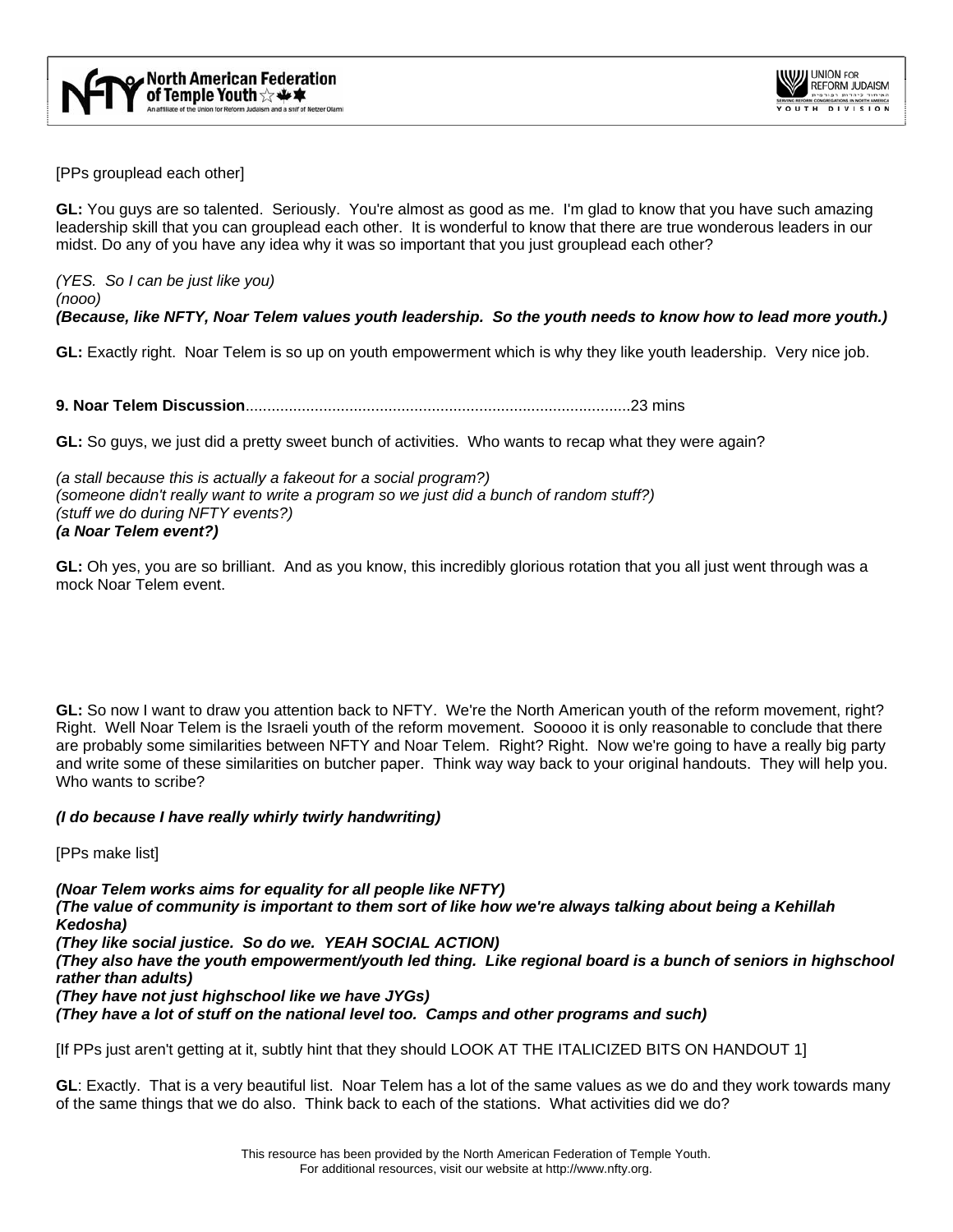

*(we did a Tikkun Olam thing by helping a man) (we did a Zionism thing when we colored in our maps) (we group led each other) (we had a song session)* 

**GL:** Right. So now we're going to do some tying in. Think about the Tikkun Olam bit. How does that tie into the values of Noar Telem?

# *(yeah, Tikkun Olam is a value of theirs because it's something that is also central to Judaism. So obviously they would run Tikkun Olam programs as well.)*

**GL:** Exactly. Think about all the social action that you do. Stuff like the Walk for Hunger or even just the Social Action Program that we do at every institute. Noar Telem does the same sort of thing and, like you all, they make a huge difference. Just recently they spent Tisha B'Av distributing white ribbons with the Hebrew inscription, "V'ahavta l'reacha camocha (Love thy neighbor as thyself)." This idea came from the orange ribbons displayed by those against the Israeli disengagement from the Gaza Strip and northern West Bank, and blue ribbons of those in favor. On Tisha B'Av, more than 1,200 white ribbons were distributed at major intersections throughout the country. This was a huge deal. And this is so much like what we all do in NFTY. What we do in Social Action and everything else affects everyone around us, just like what Noar Telem does. What about the Israel station?

*(Well, Noar Telem is in Israel. So of course a lot of what they do would end up being Zionism based. So that is why we colored the maps of Israel and talked about how awesome it is.* 

**GL:** Exactly right. And how about you guys demonstrating your leadership and groupleading each other?

# *(Noar Telem thinks leadership and learning how to be leaders is pretty cool. Like us they are a youth run movement so obviously being a leader is an important thing to keep that concept running. So that was why we took turns groupleading each other.)*

**GL:** Correct! And of course the song session...what's with that?

## *( Well what would an event be without some raucous fun. It's got to be in there somewhere)*

**GL:** Aren't those connections just ridiculous?

*(Whoa now. They are pretty crazy.)* 

**GL:** AND THE CONNECTION DOESN'T EVEN STOP THERE! I bet some of you are connected in an even closer way to Noar Telem and don't even know it. Do any of you know if you are from a congregation that has a sister congregation in Israel?

*(yes) (no)* 

[If any PP does, have them explain a little bit, but if not, just go to the spiel]

**GL:** Yay for connections! I know it's bothering your noggin though to know why these connections are so important. Lucky for you, I will tell you. Because it is also important to many youth groups in Noar Telem to build a connection with Jews in the Diaspora, one group traveled to visit their sister congregations in Boston. Oh yes yes yes it is true. Those congregations were Temple Isaiah, Temple Israel, Temple Beth Elohim, Temple Shalom, and Temple Shir Tikva. It is the truth. Some of those may even be your own congregations. Whoa the world is small.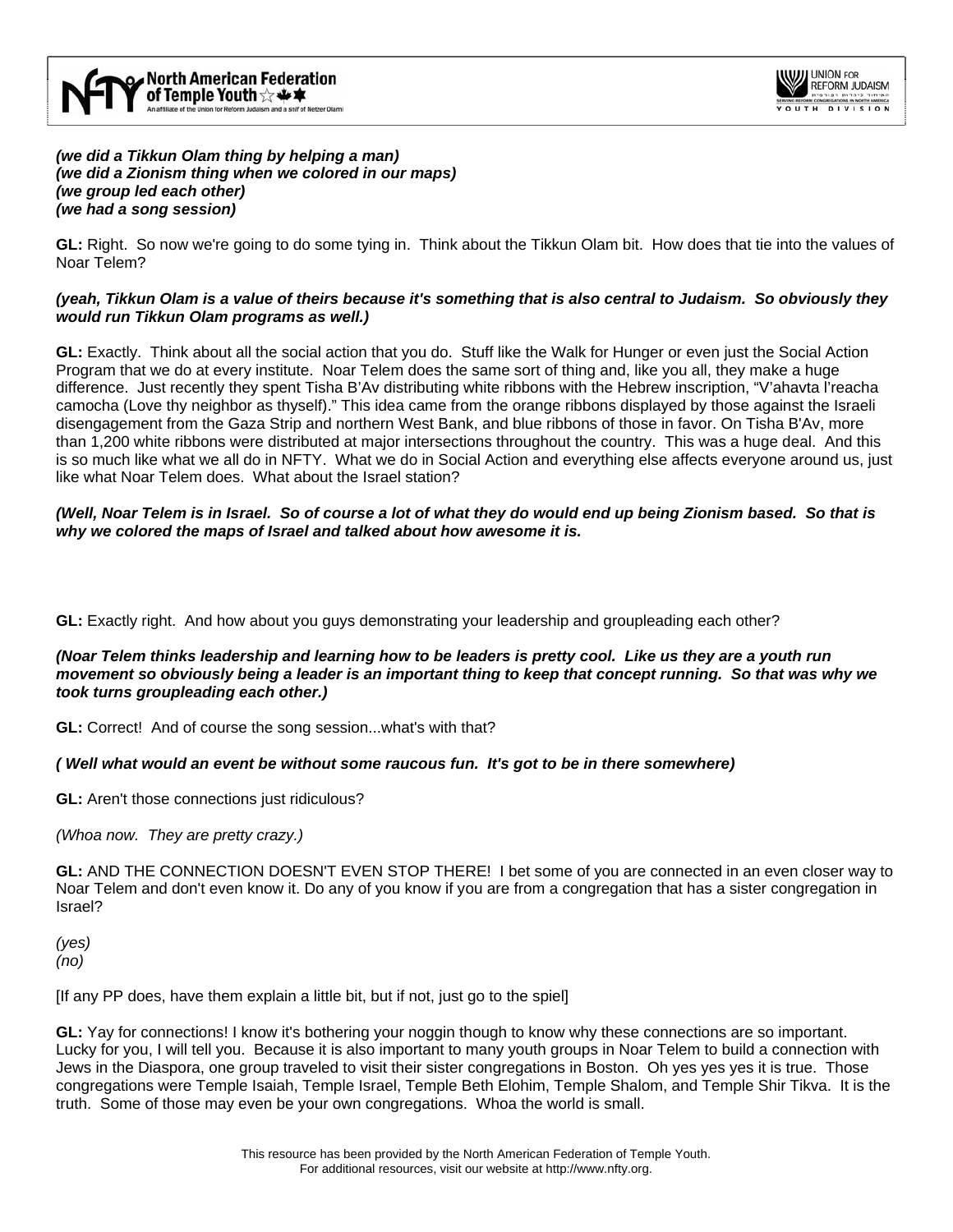

*(It's a small world after all)* 

**GL:** Seriously. How much do you just love it? I know that, when we were going through the stations, a lot of you didn't even realize that we were doing something that was outside of a NFTY event. Why do you think that you felt we were doing all the same NFTY type things?

## *(Because they are based around the same things as us so they'd do the same things)*

**GL:** RIGHT. Because, truly, their values are so similar that they end up doing a lot of the same activities and types of programs that we do. Truly amazing, no?

*(ooooh yes)* 

**GL:** I know that this is something that causes wow and confundment in all of your brains, but I trust that, in time, it will register. Before we wrap up, does anyone have any final questions about the gorgeousness that is Noar Telem?

*(No, I don't have any questions because this program was so well written that everything I could have ever wanted to know was answered and my knowledge about Noar Telem bests any of that of all of my friends.)* 

[PPs ask questions]

**GL:** Yay! You guys have been an awesome group. We're now going to go back and regroup in Manor House living room.

**10. Regroup**..........................................................................................................3 mins

**11. Closing Skit**....................................................................................................2 mins

American: Oh man my wonderful Israeli cousin that is the same age as me but I never get to see, I had no idea that there was such a huge world out there called Noar Telem that is your youth movement. It's really quite miraculous.

Israeli: Yeah, I know. We're pretty awesome and we change the world every day.

American: You definitely do. It's so impressive. Even more and better, I had no idea how much of a connection there is between NFTY and Noar Telem. It is stellar.

Israeli: Yeah. It's pretty tov.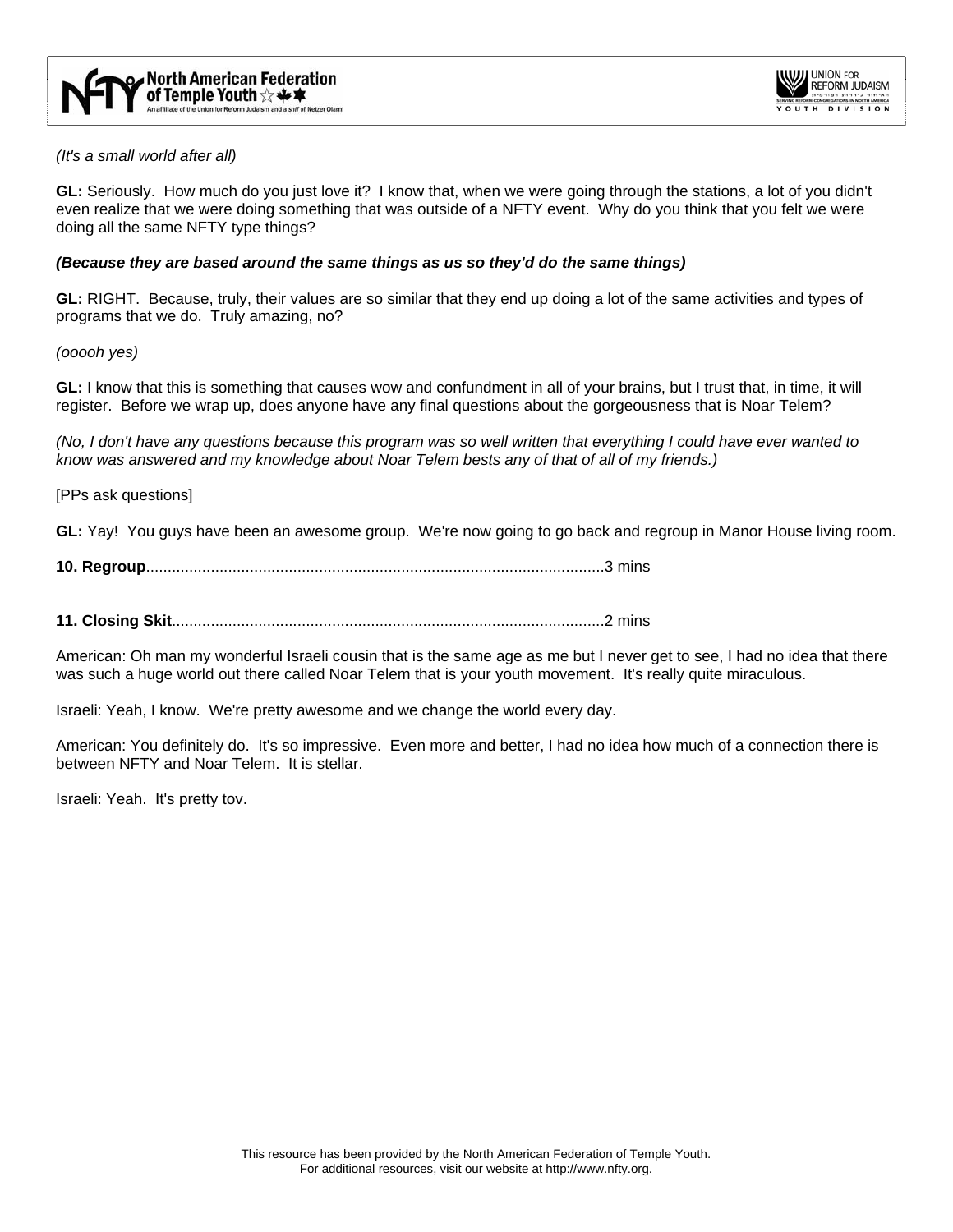



Handout 1 Noar Telem Program Hannah Siegel+Andy Schachter

# **OH MY GOD WHAT IS NOAR TELEM?**

Noar Telem is the youth movement of the Israel Movement for Progressive Judaism. Noar Telem works for the advancement of a better society, working towards such goals as *equality between all people*, the revival of the *value of community*, *social justice* and the full acceptance of all streams of Progressive Judaism within Israeli society, and through that, to promote a Judaism within Israel that is both open and pluralistic. Through the principle of "*youth leading youth",*  members of the senior age groups constitute the leaders who run the various branches of Noar Telem throughout Israel.

They provide experiential activities for children from *4th grade through 12th grade*. Local programs at centers around Israel include *social activities and programs*, enabling the children to encounter the values of the International Movement for Progressive Judaism and an acquaintance with Jewish tradition and culture, social justice, equality and democracy. All of which were mentioned before. Noar Telem's national activities include *seminars, tours and summer camps*.

**FUN FACT:** "Noar" means youth, and "Telem" is the Hebrew acronym for Movement for Progressive Judaism

Handout 1 Noar Telem Program Hannah Siegel+Andy Schachter

## **OH MY GOD WHAT IS NOAR TELEM?**

Noar Telem is the youth movement of the Israel Movement for Progressive Judaism. Noar Telem works for the advancement of a better society, working towards such goals as *equality between all people*, the revival of the *value of community*, *social justice* and the full acceptance of all streams of Progressive Judaism within Israeli society, and through that, to promote a Judaism within Israel that is both open and pluralistic. Through the principle of "*youth leading youth",*  members of the senior age groups constitute the leaders who run the various branches of Noar Telem throughout Israel.

They provide experiential activities for children from *4th grade through 12th grade*. Local programs at centers around Israel include *social activities and programs*, enabling the children to encounter the values of the International Movement for Progressive Judaism and an acquaintance with Jewish tradition and culture, social justice, equality and democracy. All of which were mentioned before. Noar Telem's national activities include *seminars, tours and summer camps*.

**FUN FACT:** "Noar" means youth, and "Telem" is the Hebrew acronym for Movement for Progressive Judaism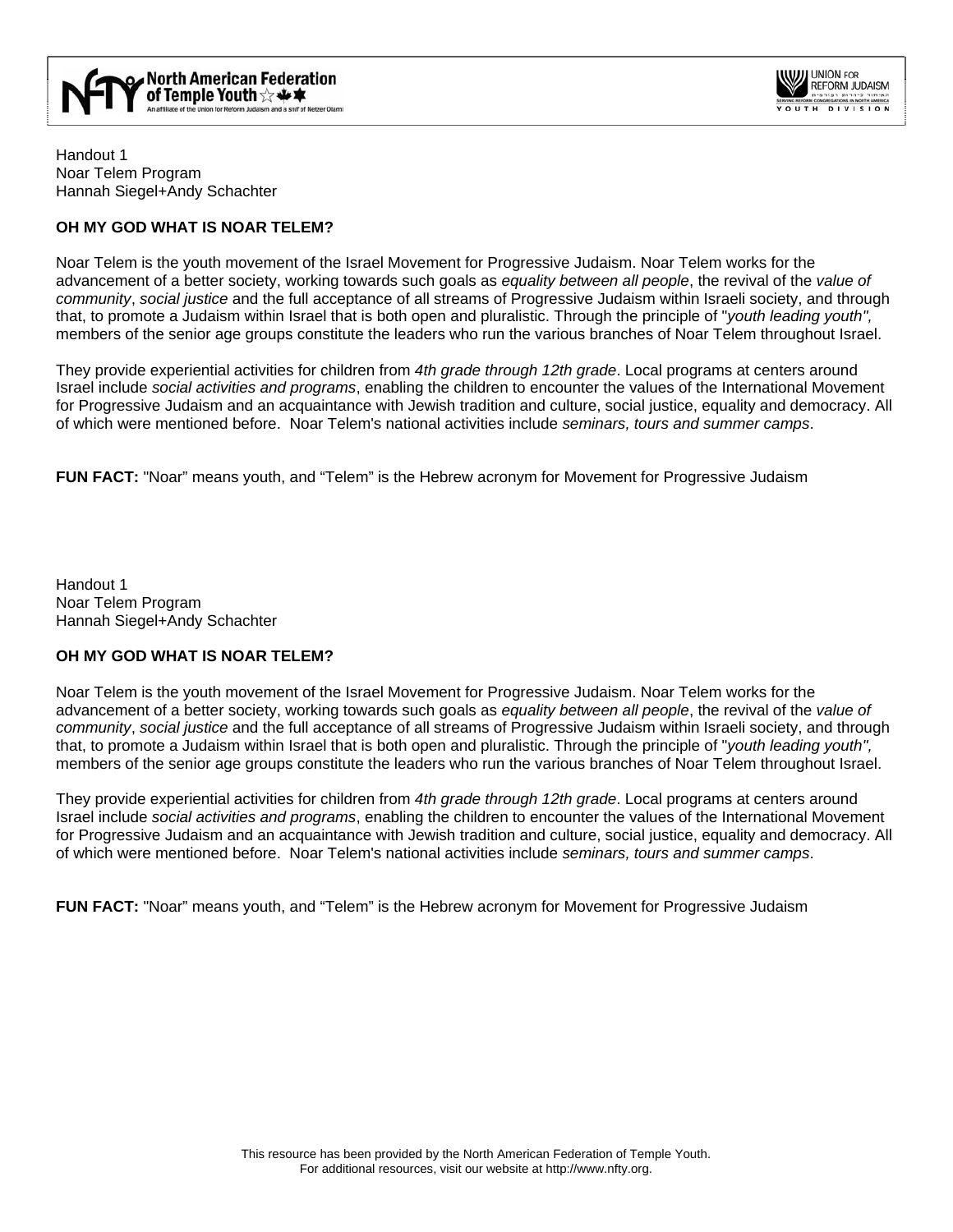



# **Sample Program 1**

**GL:** Hello and welcome to an AMAZING program. We're going to start off, per usual, with a name game. So please say your name, TYG and favorite type of chocolate dipped fruit.

*(my name is Crafonda, I'm from SNIFFY and my favorite type of chocolate dipped fruit is chocolate dipped pomegranate seeds)* 

**GL:** I'm glad I know you so much better now. So the point of this program is to learn all that we can about the famous movie known as Mean Girls. Does anyone know what happens in this movie?

*(YES. A girl, Cady, goes from being homeschooled in Africa to being a plastic teen queen in American public school and she looses all her friendships and slowly realizes that life is not about how much money you have or how many friends but about the quality of your life and stuff.)* 

**GL:** Yes, that is exactly right. I'm glad you gave such a good synopsis. Now have you ever experienced anything like what happened in Mean Girls?

*(Yes I have! My best friend totally had a party and didn't invite me and she stabbed me in the back and wrote nasty things about me in the burn book and all I did was love her.)* 

**GL:** Gee that is just such a shame. But you figured out a solution, right?

*(yes. My life is much better now.)* 

**GL:** That is awesome that you found a solution. Our lives are all about solutions and you are clearly a solution master. Congatulations and thanks for participating in this program. Have a great day.

**Sample Program 2**